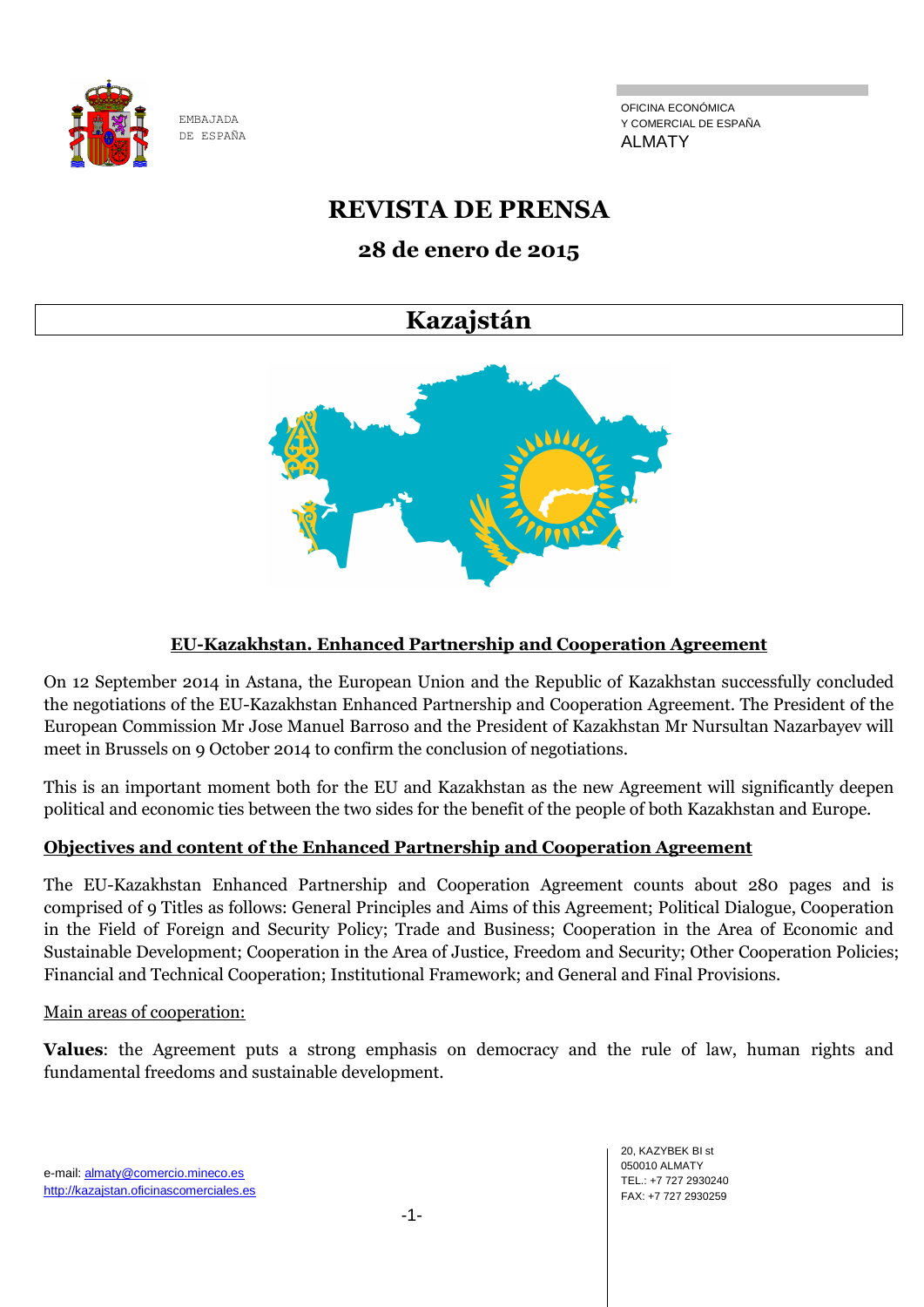

Enhanced cooperation in foreign and security policy, with the focus on regional stability, weapons of mass destruction (WMD), international cooperation in the fight against terrorism, conflict prevention and crisis management;

**Trade**: the Agreement ensures better regulatory environment for the economic operators in areas such as trade in services, establishment and operation of companies, capital movements, raw materials and energy, government procurement and intellectual property rights;

**Justice, Freedom and Security**, covering the rule of law, data protection, migration, the fight against money laundering and terrorism, tackling illicit drugs, and the fight against organized crime and corruption;

**Enhanced cooperation in some other 29 key sector policy areas**, including in the sectors of economic and financial cooperation, energy, transport, environment and climate change, employment and social affairs, culture, education and research.

## **Implementation and immediate benefits**

Once signed and implemented, concrete benefits can flow from the Agreement. Examples include a better protection of consumers including lower prices and better-quality products; more business opportunities for small and medium enterprises, as a result, more jobs; more efficient use of energy and the development of renewable energy sources; a better functioning judiciary sector, a strengthened rule of law and increased transparency.

The Agreement foresees provisional application so that positive impacts can be expected already prior to ratification.

#### **Background**

Kazakhstan is the first Central Asian partner to have concluded an Enhanced Partnership and Cooperation Agreement with the EU. The new Agreement will replace the Partnership and Cooperation Agreement in force since 1999, and will give EU – Kazakhstan relations a new up-to-date and stronger foundation.

Over the past decades, the EU has become Kazakhstan's first trading partner and first foreign investor, representing over half of total FDI in Kazakhstan. Bilateral trade amounts to above 31 billion EUR, from which 24 billion EUR is Kazakhstan's exports, notably oil, while about 7,5 billion EUR is EU exports to Kazakhstan, mainly manufactured goods, machinery and equipment.

Fuente: European Union External Action

20, KAZYBEK BI st 050010 ALMATY TEL.: +7 727 2930240 FAX: +7 727 2930259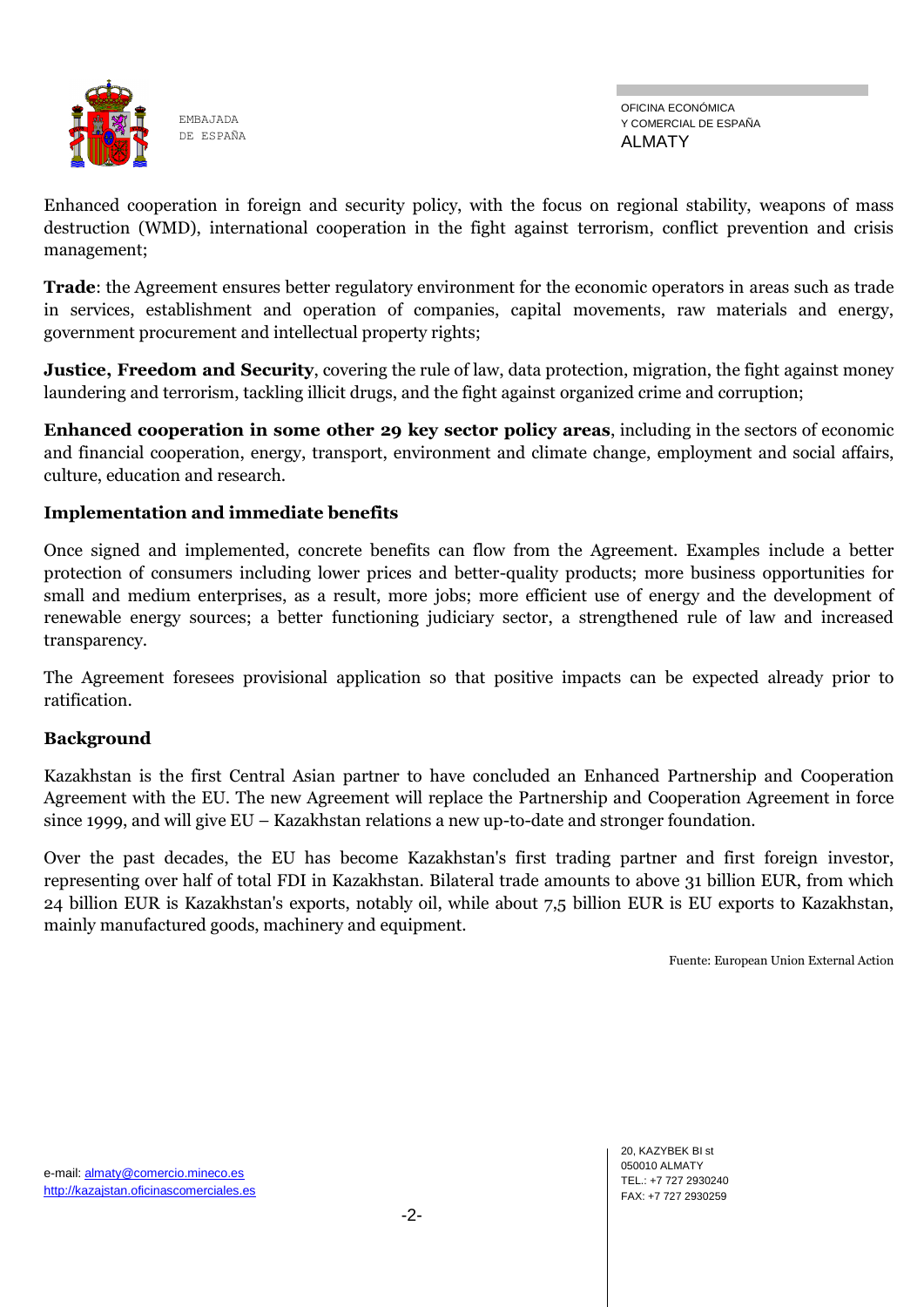

#### **Kazakhstan remains the world's largest uranium producer**

ASTANA (TCA) — Kazakhstan has maintained its leading position as the world's largest uranium producer. At year-end 2014 uranium production in Kazakhstan amounted to 22,829 tons which corresponds to the planned figures, the country's state atomic company Kazatomprom announced yesterday.

Taking into account the participatory interests in its subsidiary and affiliated enterprises, Kazatomprom produced 13,156 tons of uranium in 2014.

In 2013, Kazakhstan produced 22,548 tons of uranium.

In 2014, Kazatomprom continued its prospecting and exploration works aimed at increasing resource base of uranium in the territory of Kazakhstan. During the year more than 986 exploration wells were drilled.

CJSC Uranium Enrichment Center in 2014 shipped the end product in the amount of 4,986.5 tons, 0.2 percent more than planned.

Tantalum production was 154,458 tons, niobium output was 72,228 tons, and beryllium output was 1,776 tons.

Kazatomprom's JV SARECO LLP produced 240.4 tons of bulk concentrate of rare earth metals in 2014, which was shipped to Russia.

In 2014, Astana Solar LLP produced 51,069 solar panels, which corresponds to 12,706 MW of electrical energy, 13,338 MW (53,979 panels) of which were contracted by Kazakhstan companies.

Kazatomprom is the national operator of Kazakhstan for the import and export of uranium, rare metals, nuclear fuel for power plants, special equipment technologies and dual-purpose materials.

According to the World Nuclear Association, Kazakhstan has 12% of the world's uranium resources and an expanding mining sector, producing about 22,550 tons in 2013, and planning for further increase until 2018. In 2009 Kazakhstan became the world's leading uranium producer, with almost 28% of world production, then 33% in 2010, 36% in 2011, 36.5% in 2012, and 38% in 2013. Kazakhstan has a major plant making nuclear fuel pellets and aims eventually to sell value-added fuel rather than just uranium.

Fuente: Timesca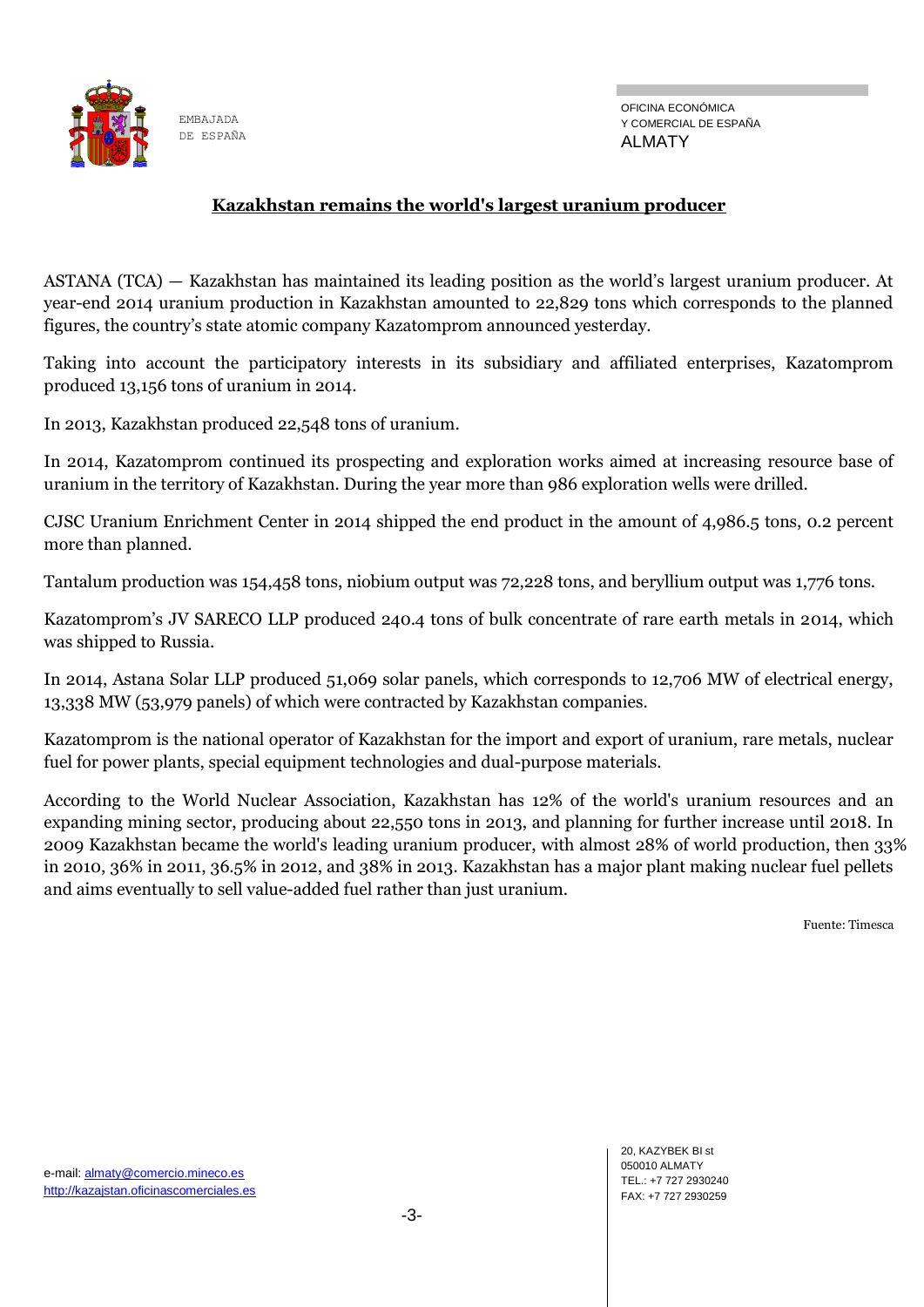

#### **Agreement on elimination of barriers to trade between CU and CIS ratified**

ASTANA. KAZINFORM - Today's plenary session of the Majilis has approved the bill "On ratification of the agreement of the Customs Union member states on the elimination of technical barriers in trade with the CIS member states, non-members of the Customs Union."

The agreement is aimed at eliminating technical barriers to mutual trade between the member states of the Customs Union and the CIS, non-members of the Customs Union, facilitating access for products of the CIS to the single customs territory of the Customs Union, the expansion of trade, as well as economic and investment cooperation.

In addition, the agreement defines the order and conditions of joining the CIS member states, which are not members of the Customs Union, to technical regulations of the CU.

According to Deputy Minister for Investment and Development Albert Rau, the basic idea of the document is the creation of conditions, which do not require registration of national documents for delivery of products (CU single certificate for enterprises allowing unhindered products supply to the CIS member states).

Fuente: KazInform

## **Kazakhstan's Public-Private Partnership Center proposes to introduce tax breaks for employers hiring postgraduates**

ASTANA. Jan 26 (Interfax-Kazakhstan) – Kazakhstan's Public-Private Partnership Center proposes to introduce tax breaks for employers hiring postgraduates.

It is necessary to examine the possibility for providing additional incentives for employers hiring postgraduates thereby offering tax brakes, the center said on Friday in a statement.

Currently employers must pay a social tax at the fixed rate of 11% of their employees' income and this is an additional direct tax levied on employers and it is not directed at securing employees' welfare, plus social payments at the rate of 5% of employees' income in line with the current legislation.

The exempt of employers from this social tax and social payments for the duration of work contract with postgraduates – 2 years – could raise employers' interest in hiring postgraduates and partially compensate for expenses relating to their social and vocational adaptation, according to the center.

Less than 60% of postgraduates in Kazakhstan find jobs upon graduation, according to the commission on the issues of improving higher education establishments.

Fuente: Interfax Kazakhstan

20, KAZYBEK BI st 050010 ALMATY TEL.: +7 727 2930240 FAX: +7 727 2930259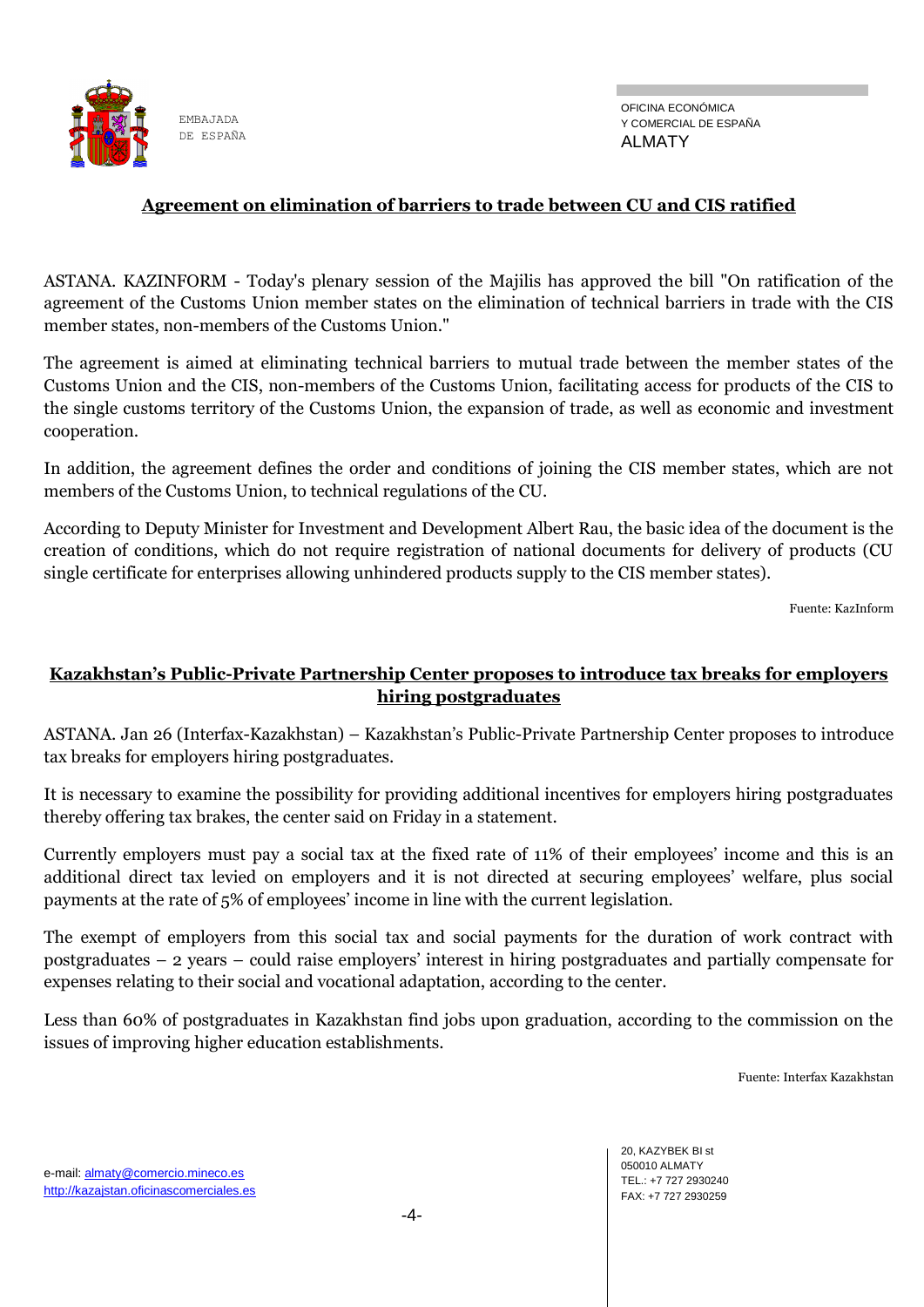

## **Trans-Caspian railway route in the making**

ASTANA (TCA) — Railway companies of Kazakhstan, Azerbaijan, Georgia, and Turkey plan to ship up to 5.5 million tons of cargo per year along the Trans-Caspian International Transport Route (TITR), said the press service of Kazakhstan's national railway company Kazakhstan Temir Zholy (KTZ).

On Monday in Baku, KTZ President Askar Mamin chaired a meeting of the Coordination Committee for the development of the Trans-Caspian International Transport Route, with the participation of delegations of the railway companies of Kazakhstan, Azerbaijan, Georgia, and Turkey, the heads of international sea ports of Aktau (Kazakhstan), Baku (Azerbaijan), and Batumi (Georgia), and a delegation of the Azerbaijan Caspian Shipping Company.

"The meeting considered issues of fixing competitive tariffs for cargo shipment and formation of a comprehensive tariff rate for container trains along the entire Trans-Caspian International Transport Route," the KTZ press service said.

The parties have agreed to organize this year container shipments along the China-Kazakhstan-Azerbaijan-Georgia-Turkey route, using the new rail line Zhezkazgan-Beineu in Kazakhstan, the Aktau sea port (Kazakhstan), and the Akhalkalaki (Georgia)-Kars (Turkey) rail line which is currently under construction.

"Despite a decrease in the economic activity in the region, the meeting participants have developed an action plan to have cargo shipments along the Trans-Caspian International Transport Route reach a level of 5.5 million tons per year," KTZ said.

KTZ earlier reported that cargo shipments along the Trans-Caspian Route may reach 13.5 million tons by 2020, including 10.5 million tons of Kazakhstan's export.

Fuente: Timesca

#### **Central Asia among EU Council's Top Priorities, Says Delegate**

ASTANA – With Latvia taking over the Presidency of the EU Council in first half of 2015, Central Asia will become a priority, said Chair of the European Parliament Delegation on cooperation with Kazakhstan and other Central Asian countries Iveta Grigule in a Jan. 22 interview with The Astana Times in Astana.

One of the top priorities of Latvia is Central Asian issues. We want more attention, more contacts, more cooperation and the development of mutually beneficial areas, as well as elaboration of the new EU strategy for Kazakhstan and Central Asian countries. Let me note that this can be done effectively only by considering each country in Central Asia separately and individually," said Grigule, who was in the Kazakh capital from Jan. 21-23.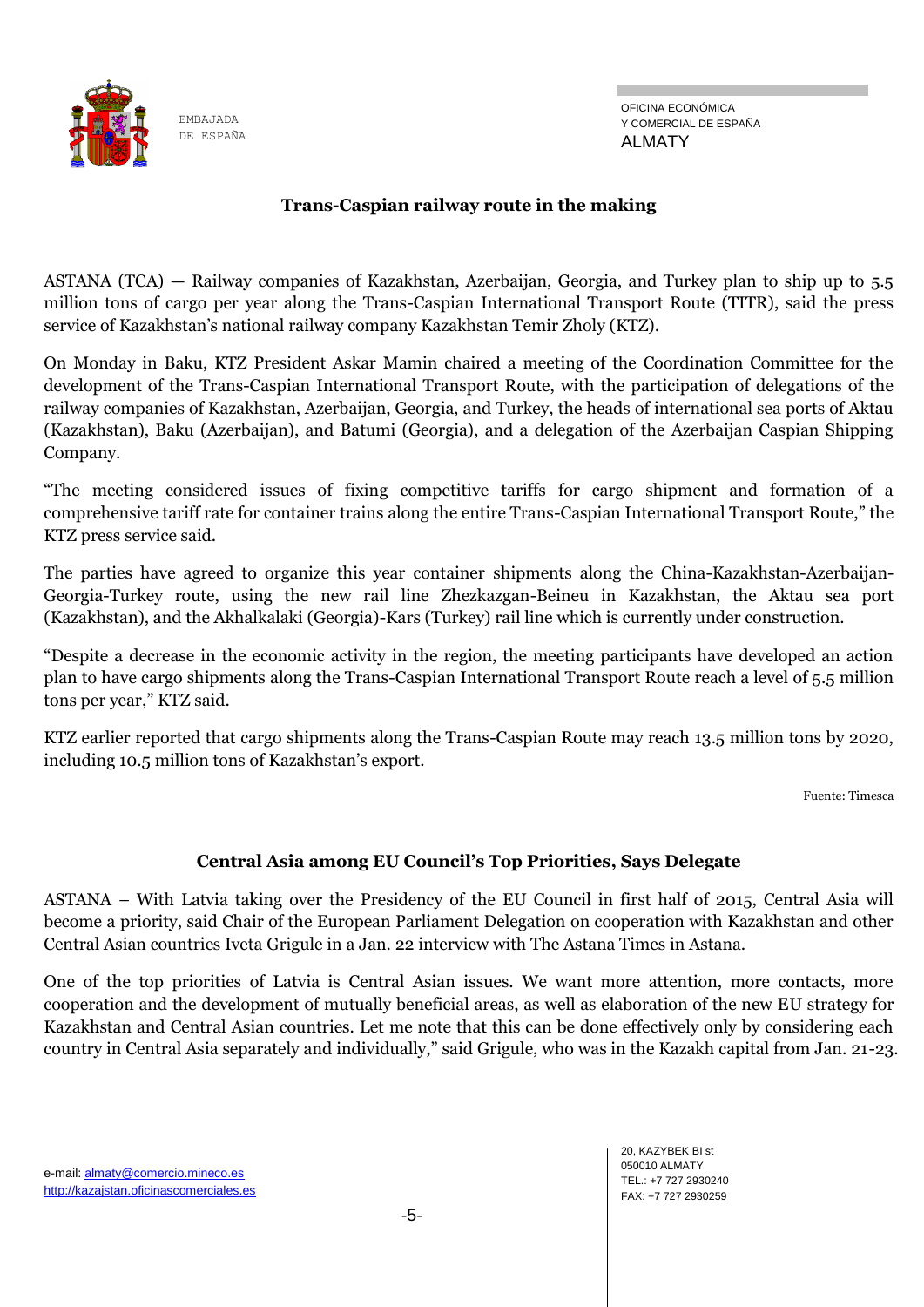

In 2007, Grigule noted, the EU devised a strategy for Central Asia – but didn't distinguish much between the individual nations of the region. "Officials in Europe now realise that these countries have completely different economic and social development, priorities and ways of implementation," she said.

This realisation must lead to new, more specific strategies for dealing with the different nations of the region, Grigule said, a process which Kazakhstan is already part of. "Kazakhstan has already made a contribution to the process of elaboration of the new strategy. The EU Council received from Kazakh diplomats a letter that was prepared by the Ministry of Foreign Affairs of Kazakhstan jointly with other state bodies, which offers suggestions concerning new ways of cooperation that will lead to mutually beneficial results," she said.

"[D]uring the Latvian presidency of the EU Council, new conceptual documents are being generated for the coming four to six years. The new strategy is our priority. Of course, it would be great if we could complete our mission; to at least bring it to the point at which everything is done and only technicalities are left," she said. "Therefore, we will use as much as possible of our resources, time and ideas in order to do the bulk of the work."

Kazakhstan and the EU have now finalised a new Enhanced Partnership and Cooperation Agreement, the development of which has taken several years. The signing of the new agreement, initialed in Brussels on Jan. 20, is expected to take place at the end of the summer, the EU Parliamentary delegate said, with ratification by national parliaments to follow. Ratification by each of the EU's 28 national parliaments should be expected to take some time, she said.

"Concerning the Latvian Parliament, I have no doubts that the decision will be made quickly. I think the parliaments of Lithuania and Estonia, our closest neighbours, will also make the decision quickly. I hope the other countrieswill not delay, because in the EU we understand that this agreement is a big success and a big step onward in the relations of the EU and Kazakhstan," she added.

Kazakhstan's foreign policy is "very balanced," Grigule said. Kazakhstan "is realising the policy of multi-vector diplomacy very correctly, constructively and pragmatically," she said. "The EU is proud that it is the biggest trade partner of Kazakhstan, and we have room to grow."

While in Astana, the EU parliamentary delegate met with Human Rights Ombudsman of Kazakhstan Askar Shakirov, head of the Committee for Human Rights of Kazakhstan's Parliament Kuanysh Sultanov and Minister of Foreign Affairs Erlan Idrissov, as well as with representatives of nongovernmental organisations.

"The purpose of the [EU Parliament] delegations is to strengthen contacts and relations between people," Grigule said. The delegation to six Central Asian countries consists of 19 members of the European Parliament from different countries.

Kazakh-Latvian relations, Grigule said, have always been excellent and based on mutual understanding and respect. "Both of our countries have things to offer to each other. There are priority areas such as transit and transport, agriculture, technologies, medicine." There are also opportunities for cooperation in culture, communications and student exchange programmes, she said.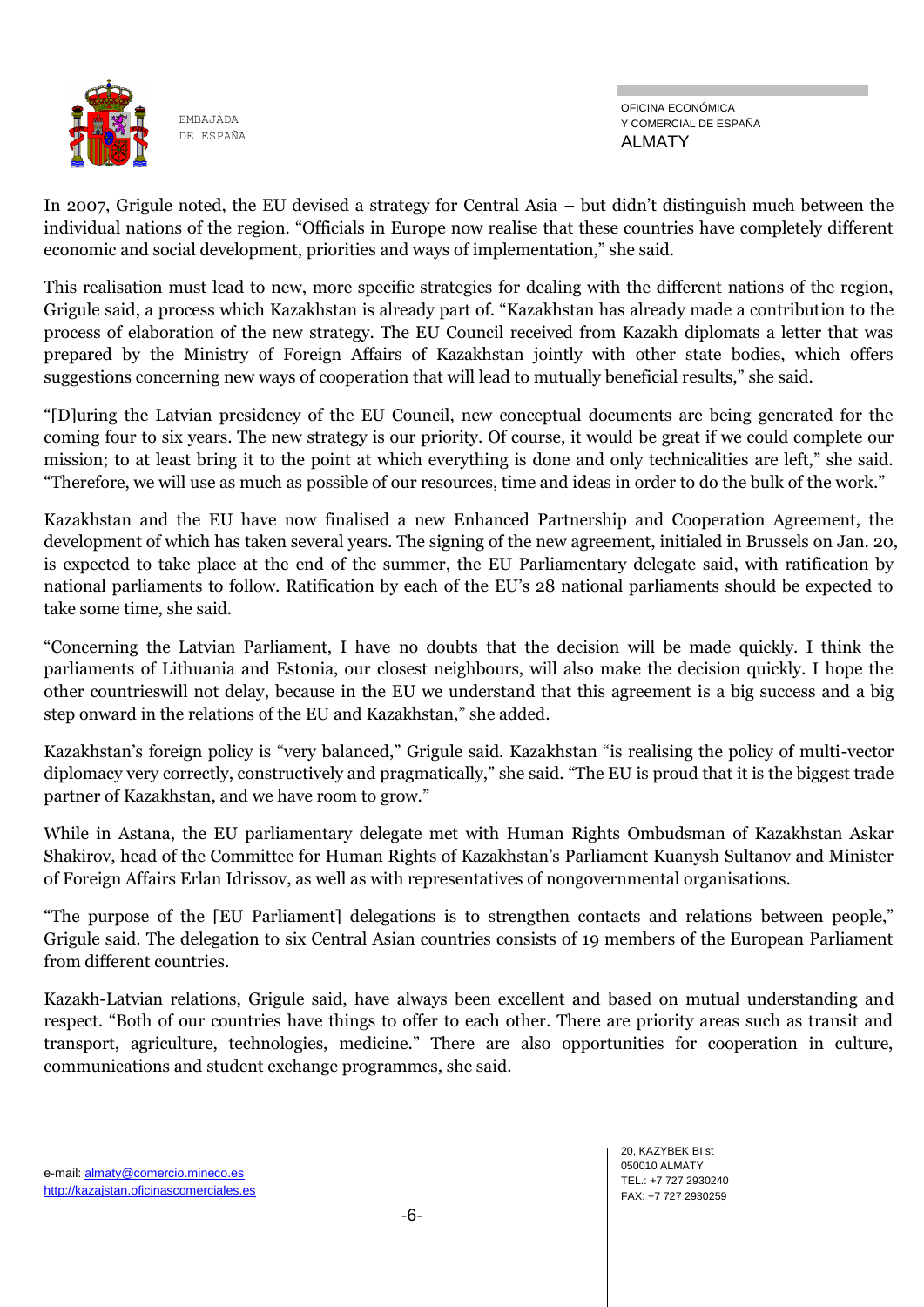

OFICINA ECONÓMICA Y COMERCIAL DE ESPAÑA ALMATY

This trip is Grigule's second visit to Astana – she came in April 2011 to observe that year's presidential election. "When I first came to Astana, I was very surprised by the city: the very good infrastructure, wide, smooth roads and modern architecture impressed me a lot. People of both of our countries remember how we lived 25-30 years ago, in the Soviet period. The progress that Kazakhstan has made in its economy and development of the country is very significant and remarkable. It is a good example for everyone."

Fuente: The Astana Times

## **Kazakhstan wants to see Toshiba as NPP designer**

ASTANA. Jan 26 (Interfax-Kazakhstan) – Kazakhstan may seek Toshiba's expertise in building the second nuclear power plant, near the Balkhash Lake, Energy Minister Vladimir Shkolnik.

"The NNP at the Semipalatinsk test site will most likely be built by Russia, as for the Balkhash area, we are selecting the best option among the projects being implemented in the world. The decision is still pending, but we see that the stations built by Toshiba Westinghouse are the most promising and safe," Vladimir Shkolnik told journalists after the parliamentary hour in Majilis on Monday in Astana.

"Each unit depending on configuration and safety costs around \$3 billion -\$4 billion," said the Minister.

"This opportunity may take shape with the creation of a single energy market in 2019 within the EEU. In this regard, we are working on two electricity projects with China: supply of electricity to Afghanistan and Pakistan," Vladimir Shkolnik said.

Speaking at a government hour, the minister said that the nuclear power plant in the Ulken village may use AR-1000 nuclear reactor.

Kazakhstan's government said it might build two nuclear power plants: one in Kurchatov (East Kazakhstan region) and another one near the Balkhash Lake (Ulken village), however the final decision has yet to be made.

In November 2006, the Kazakh government decided to build a nuclear power plant in the Mangistau Region ten kilometers away from Aktau (the administrative center of the region) on the site of the former atomic energy complex (MAEK). A fast breeder reactor BN-350 was put into operation at MAEK in 1973. Twenty six years later, in 1999, the Kazakh government made a decision to decommission the reactor. In 2003 the government handed over MAEK to MAEK Kazatomprom LLP, a subsidiary of National Company Kazatomprom.

Russian specialists planned to complete a feasibility study and justification of investment for the project in 2009, but Kazakhstan suspended the project in February 2009 until issues related to the transfer of intellectual property were resolved.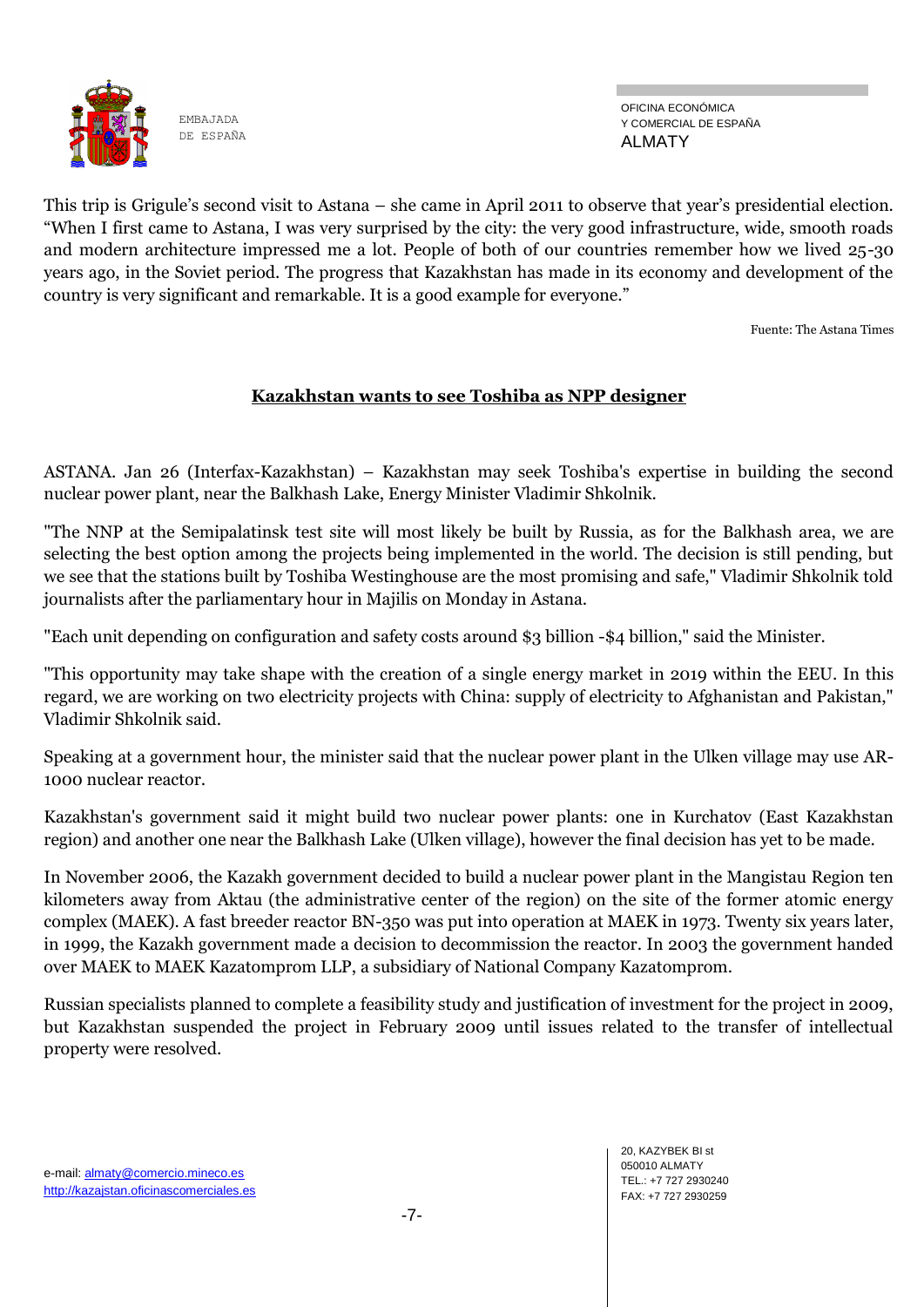

In late May 2014, Russia and Kazakhstan signed a memorandum of understanding to build a nuclear power plant.

The project involves a station with a VVER (pressurized water) reactor with a 300 to 1,200-megawatt rated capacity. Under the document, the parties also intend to cooperate to provide the NPP with nuclear fuel with a possibility of setting up a joint facility to produce such fuel or propellants in Kazakhstan.

Fuente: Interfax Kazakhstan

## **Chinese Company to Build a Wind Power Plant in Zhambyl Region**

An official visit of a Kazakh delegation to Xi'an on Jan. 11-15 resulted in plans to build a wind power plant in the Zhambyl region and cooperation in agriculture.

Negotiations took place between Akim (Governor) of the Zhambyl region Karim Kokrekbaev and Chairman of the People's Government of Shaanxi Province of China Lou Qinjian.

The Zhambyl News information agency stated, "Cooperation is identified in the field of energy efficiency and renewable energy, which is aimed at the realisation of a joint project, the construction of a wind power plant in the Zhambyl region with a maximum capacity of 200 megawatts by Chinese company Da I."

The sides also discussed the creation of high-tech projects in the agricultural sector.

"The plan is to build an area of 1,000 hectares for the production and processing of organic fruits and vegetables, as well as to create clusters of modern livestock farms and enterprises for the production of meat, milk and the construction of processing plants within the next three years," according to ZhambylNews.The total planned investment in the agricultural sector is \$950 million.

Fuente: The Astana Times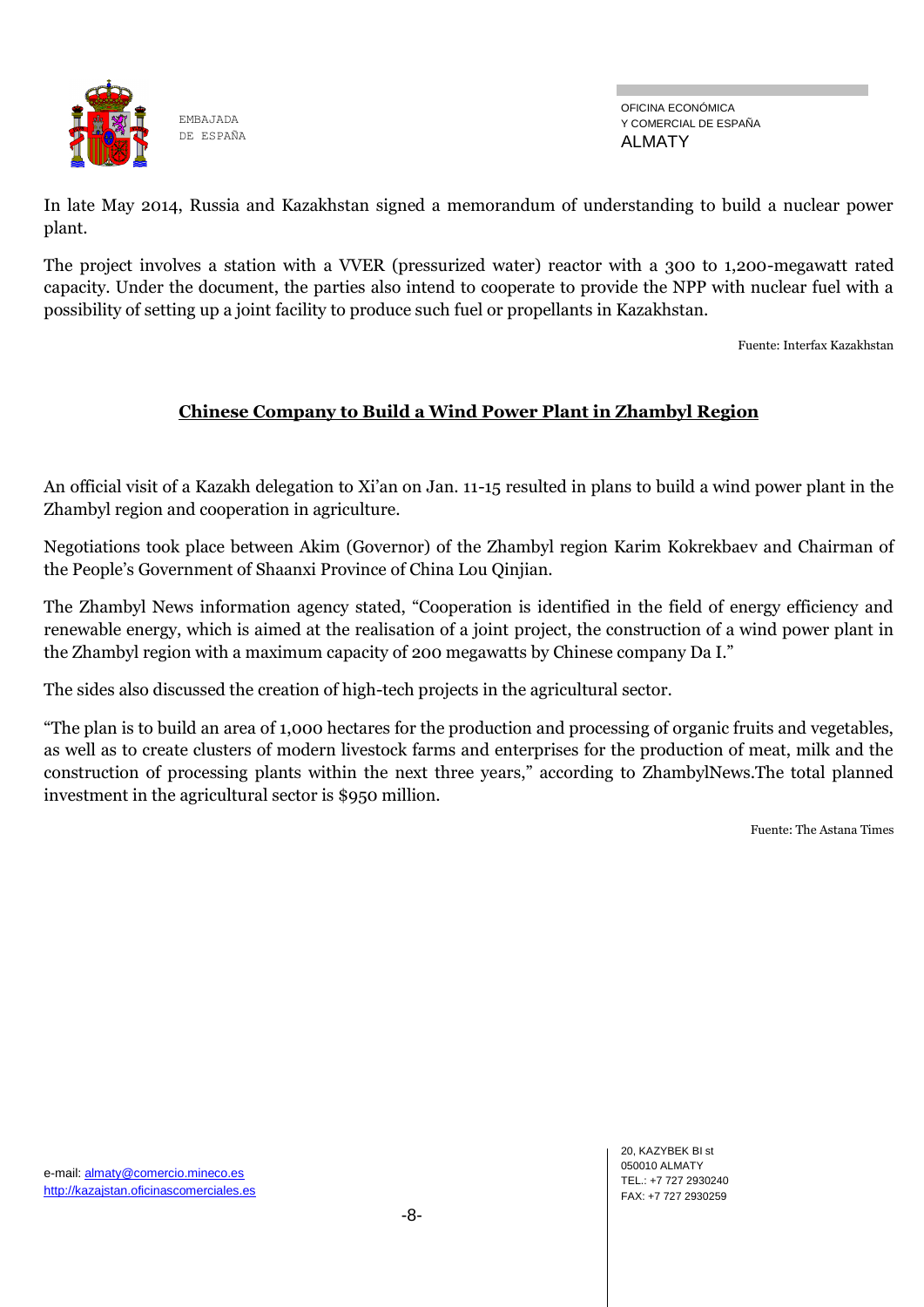

## **Russia's cheap gas may shut down Kazakhstani oil refineries: Minister of Energy**

Cheap gas from Russia can put a stop to Kazakhstan's oil refineries, Tengrinews reports.

"It is going to be a problem when cheap Russian gasoline starts flowing here. And Russian gasoline is cheap now. Here in Kazakhstan it is a little bit more expensive. The cheap Russian gasoline is already at our threshold. We have established the ceiling price to 109 tenge (\$0.59) (per litre of AI-92/93), but in some areas of Kazakhstan the price is lower at fuelling stations already. This will cause our own refineries to stop, cause job cuts," Kazakhstan's Minister of Energy Vladimir Shkolnik said during the government meeting at the Majilis, the lower chamber of Kazakhstan's Parliament.

According to Shkolnik the situation with the pricing policies has to be balanced. "We are working on this, every day. Today a delegation from the Russian Ministry of Energy is arriving. We have to balance the situation to keep our refineries working and yet provide a sufficient amount of cheap gasoline," the Minister said.

Finding a balance is very important for Kazakhstan, because its refineries are unable to produce enough fuel to meet the demand of the Kazakh market. Being a leading oil producer in the region, the Central Asian country lacks the capacity to refine its own crude. It is working to address the problem, but it will take at least until 2016 before its refineries are modernized to improve the refining depth and the output volumes.

In September 2014 Vice-Minister of Energy Uzakbai Karabalin said that Kazakhstani oil refineries could produced 250 thousand tons of gasoline per month when fully loaded. But the demand for top-selling AI-92 in Kazakhstan constituted 280 thousand tons and Kazakhstan could only produce 186 thousand tons of that type of gasoline. "But as you know, one-third is imported from Russia," Karabalin said.

The 'cheap Russian gasoline' problem is a new swing of the Kazakh gasoline market that emerged after a tangible fuel deficit in Kazakhstan late last year that created kilometre-long queues throughout the country and caused gasoline prices to spike. All these generated a lot of public discontent in Kazakhstan and got the government working hard to straighten out the situation.

Shkolnik assured earlier today that no further shortages would be experienced in Kazakhstan: "In December we lowered the prices for AI-92/93 gasoline and diesel twice (in two steps)," the Minister said. "At the moment our storages hold around 350 thousand tons of diesel fuel and 250 thousand tons of AI-92 gasoline. We are accumulating gasoline for the summer period," the Minister said.

However, the pricing balance that Kazakhstan needs to find now is very different from the one it had to maintain before. Russian gasoline has alway been more expensive than the Kazakh one and, according to Karabalin, "a sizeable difference" in the prices of the Kazakh and Russian AI-92/93 fuel made imports from Russia very unprofitable.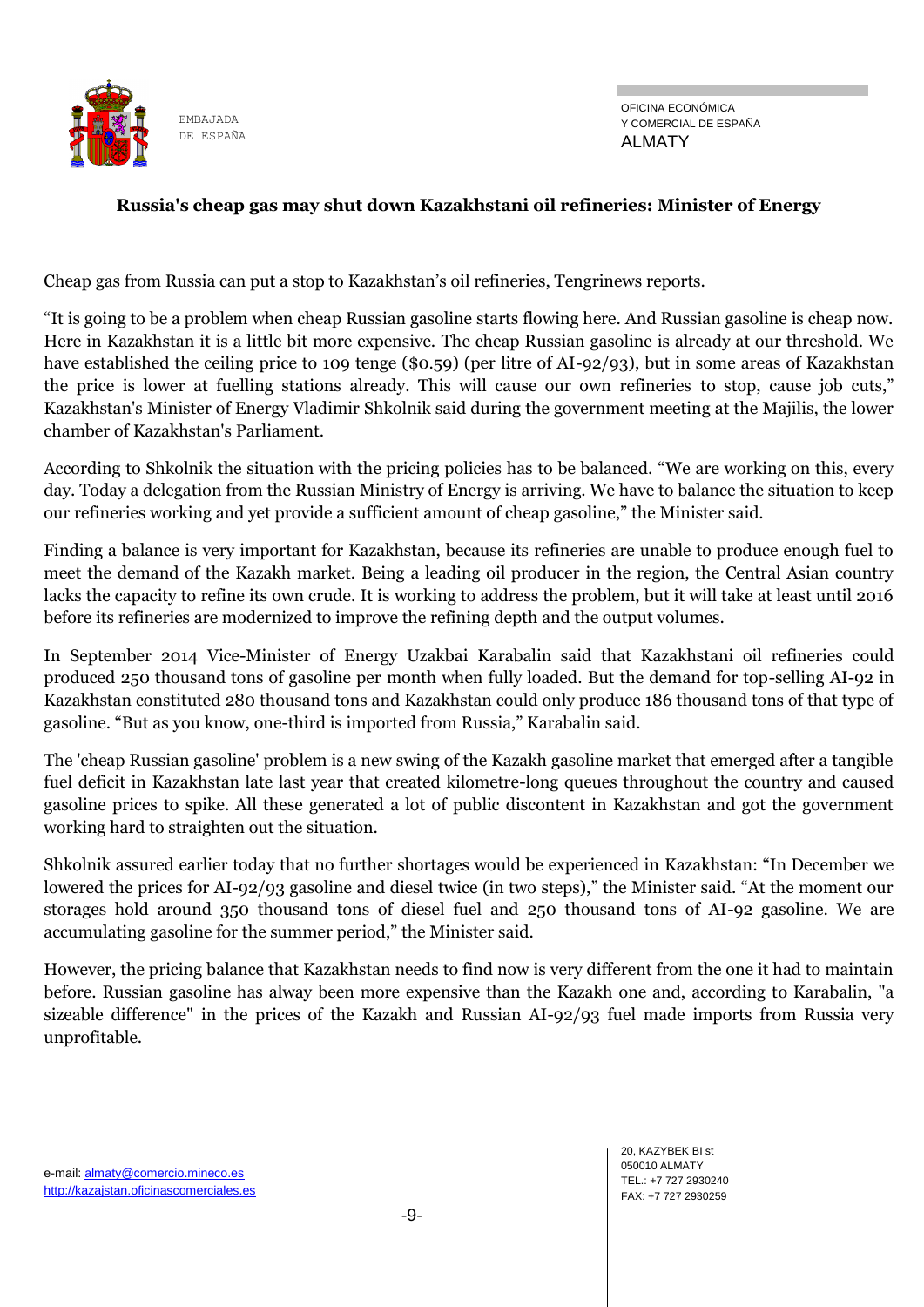

OFICINA ECONÓMICA Y COMERCIAL DE ESPAÑA ALMATY

But now the situation is vice versa. Russian gasoline is cheaper and is threatening to flood the Kazakh market.

To control the flows Kazakhstan has been maintaining a ban on export of its fuel for some time already and reintroduced the 6 months ban on export outside the Customs Union on January 1, 2015 to prevent shortages in fuel that had taken place in the second half of 2014 from repeating themselves. However this ban does little to regulate flows inside the Customs Union of Russian, Kazakhstan and Belarus. The three have an open market and nonexistent customs borders among themselves.

So the only hope for Kazakhstan's refineries in this situation is that the country's Energy Ministry manages to find common ground with Russian gasoline producers and strike an acceptable deal on prices.

Common people who are not really concerned where their car fuel is coming from, in the meanwhile, are holding their fingers crossing in hopes that gasoline will finely become cheaper in the oil-producing country.

Fuente: Tengriz

#### **\$169 million solar power plant to be constructed in Kazakhstan**

Foreign investors are going to build a solar energy plant in Akmola Oblast in northern Kazakhstan for the upcoming EXPO-2017 to be held in Astana, Tengrinews reports citing the press service of the region's Governor.

Several investment projects for generation of power from renewable energy sources were presented to the Governor of Akmola Oblast Sergei Kulagin late last week.

One of the projects presented at the meeting was a 300MW wind power plant worth 73 billion tenge (around \$397 billion) developed by Chinese IntegralCentralAsia company.

Another was a project developed by German KB Enterprises company - a solar power plant in Arshalyn district of Akmola Oblast. According to the head of the company Taylan Karamanli, the implementation of the project is scheduled for 2015-2016 to have it ready before the EXPO to be held in Astana in 2017.

According to the investors, the 100 MW plant will be able supply the entire Astana with power. The total cost of the project is 150 million euros (\$168.5 million). It will be covered by KB Enterprises.

The solar power plant is expected to create 20 permanent jobs, and around 60 jobs during the construction period.

The region's Governor supported the project. However, he said that before starting the project, it was necessary to find a market for the energy generated by the plant.

To implement this project, the foreign investors need a land plot of 300 hectares in Arshalyn district. But being a foreign company they will only be able to get a long-term lease of the land in Kazakhstan.

Fuente: Tengriz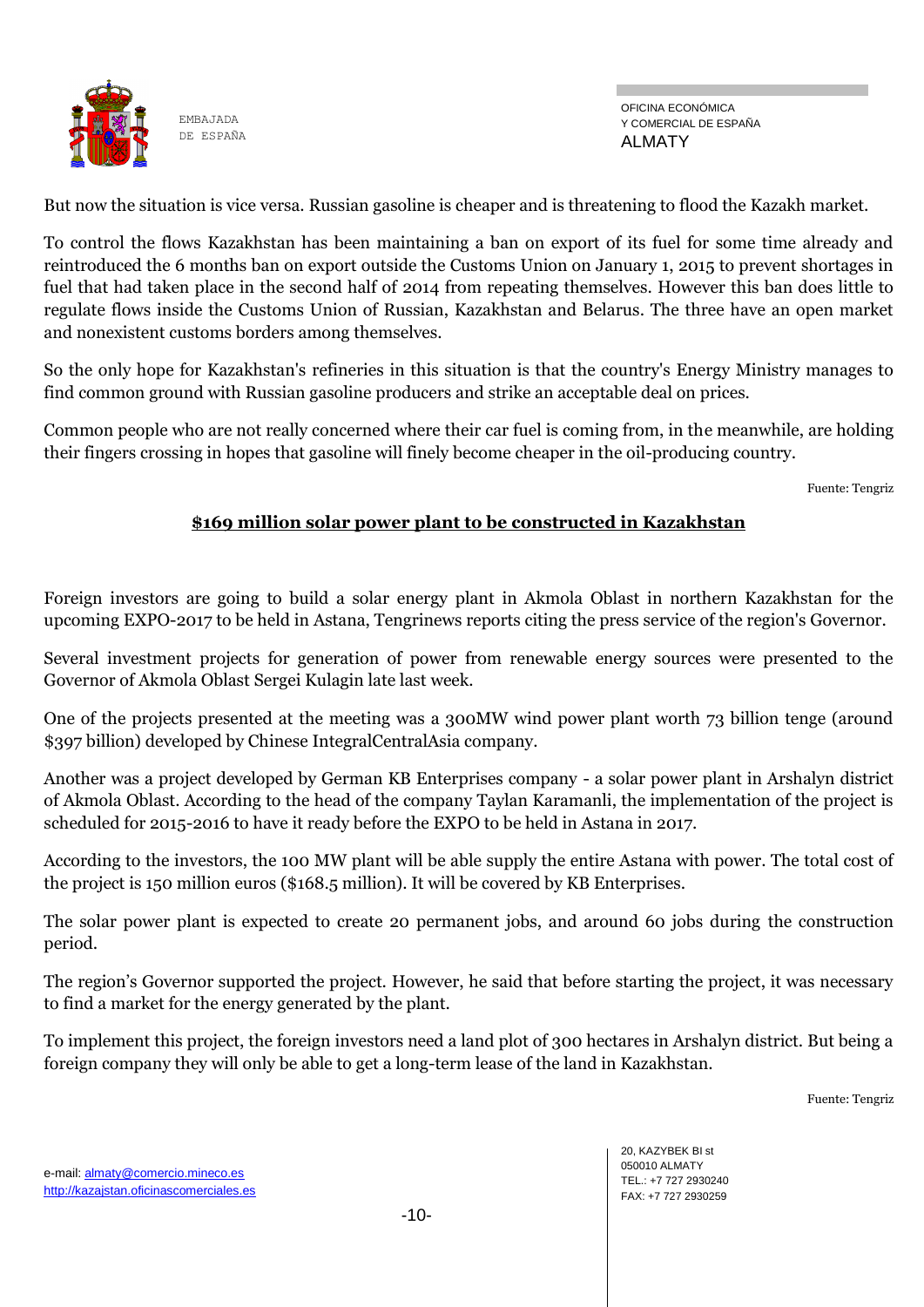

OFICINA ECONÓMICA Y COMERCIAL DE ESPAÑA ALMATY

#### **Energy Minister on second nuclear power plant in Kazakhstan**

A decision on constructing a second nuclear power plant in Kazakhstan might be taken after 2019 after the single energy market is launched within the Eurasian Economic Union, Newskaz.ru reports, citing the country's Energy Minister Vladimir Shkolnik as saying.

"The probability depends on Kazakhstan's power consumption, economy growth opportunities, possibilities to export part of domestically generated power to neighboring countries (…) two such projects are being thrashed out in partnership with China; one of the projects under consideration seeks to supply power to Afghanistan and Pakistan", the Minister said on the sidelines of the sitting in the Majilis (lower chamber).

He reminded that two possible locations have been preselected to accommodate a nuclear power plant, with one of them being in the area of the ex Semipalatinsk-based nuclear testing site and the other in Ulken village in the vicinities of Almaty.

"One of the would-be nuclear power plants will be designed by Russia … the one in Semipalatinsk; when it comes to Balkhash lake, which is going to accommodate the first nuclear power plant, the final decision hasn't been taken yet, but one of the most promising option would be power plant solutions designed by Toshiba Westinghouse. Kazakhstan is a shareholder. It is a promising and safe option", the Minister elaborated.

January 23 Tengrinews.kz reported that Kazakhstan had started talks with Toshiba, owner of Westinghouse, to construct its first nuclear power plant. As early as in March the sides might sign an agreement on supplying a \$3.7 billion reactor capable of 1 gigawatt, according to Russia's Kommersant daily.

Early 2014 the country's President Nursultan Nazarbayev commissioned the Government to decide before the end of the Q1 2014 on the location, sources of investments and timing of constructing a nuclear power plant in Kazakhstan.

In his Address to the Nation at the start of 2014, President Nursultan Nazarbayev elaborated why Kazakhstan needs to construct a nuclear power plant.

He emphasized that the future lies with nuclear power. "To use natural gas is a waste of resources. Instead, the gas could be used to produce high value added products. Kazakhstan is a global supplier of uranium (…) we do have all the capabilities [to develop the nuclear power industry]. Nuclear power is a clean energy we should take advantage of", Nazarbayev said at the time.

"There may be more than one nuclear power plants (…) Their construction is not going to be cheap. Despite potential hazards, more than half of power generated in West Europe comes from nuclear power plants; Japan is not halting its nuclear power industry, either".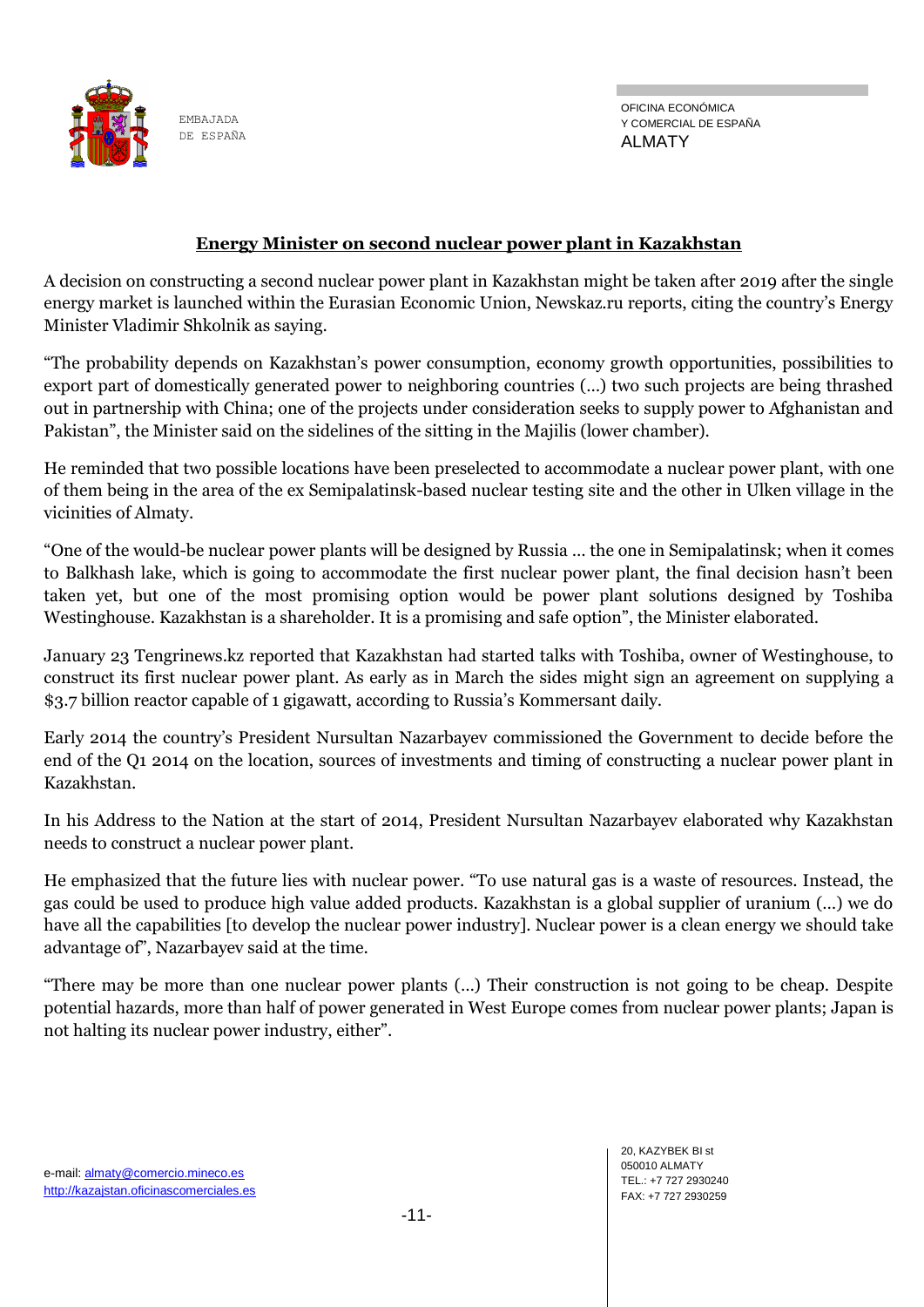

OFICINA ECONÓMICA Y COMERCIAL DE ESPAÑA ALMATY

Tengrinews.kz reported earlier, citing KazAtomProm's Press Service, that Kazakhstan retains its title of the uranium production leader as it supplies about 37% of uranium to global markets. The global market's capacity is estimated at 55 700 tons. The uranium production output in Kazakhstan made up 20 900 tons in 2012. In 2011 the country's share in global uranium supplies stood at 35%.

Fuente: Tengri news

#### **Kazakhstan's Ministry sues Eurocopter Kazakhstan Engineering**

Emergency Situations Committee of the Ministry of Internal Affairs of Kazakhstan is suing Eurocopter Kazakhstan Engineering LLP for failing its public procurement obligations, Tengrinews reports.

According to the website of the Supreme Court, the proceedings were initiated on January 14. The civil plaintiff in the case is the Emergency Situations Committee of the Ministry of Internal Affairs of Kazakhstan. The matter will be settled in the Specialized Interdistrict Economic Court of Astana starting on 13 February, 2015. It will be an open court hearing without participation of a public prosecutor.

It s not specified in the court documents currently available precisely which public procurement terms the Ministry of Interior is claiming Eurocopter Kazakhstan Engineering had violated.

The Committee of Emergency Situations lodged a claim demanding that Eurocopter Kazakhstan Engineering recognises having provided the public procurement in bad faith and demanded the recovery of punitive damages in the amount of 9,715,600 tenge (\$52,675).

Eurocopter Kazakhstan Engineering Limited Liability Partnership was created in order to implement the project of helicopter production in Kazakhstan under the Framework Agreement between Kazakhstan Engineering National Company JSC and EUROCOPTER (France/Germany) as of 27 October 2010. The first registration date of the Partnership with the justice authorities was December 6, 2010. The date of re-registration was April 8, 2011.

A project on assembly of helicopters is carried out on a parity basis: 50% is held by Kazakhstan Engineering National Company and 50% are held by Airbus Helicopters, which is wholly owned by the Airbus Group, a global defense and aerospace leader.

Eurocopter Kazakhstan Engineering is the only plant assembling EC-145 helicopters in the CIS. Since the establishment of the partnership on the market of Kazakhstan, the plant has delivered 20 helicopters, of them 14 helicopters were ordered by the Ministry of Emergencies of Kazakhstan and 6 by the Ministry of Defense of Kazakhstan.

Fuente: Tengriz news

20, KAZYBEK BI st 050010 ALMATY TEL.: +7 727 2930240 FAX: +7 727 2930259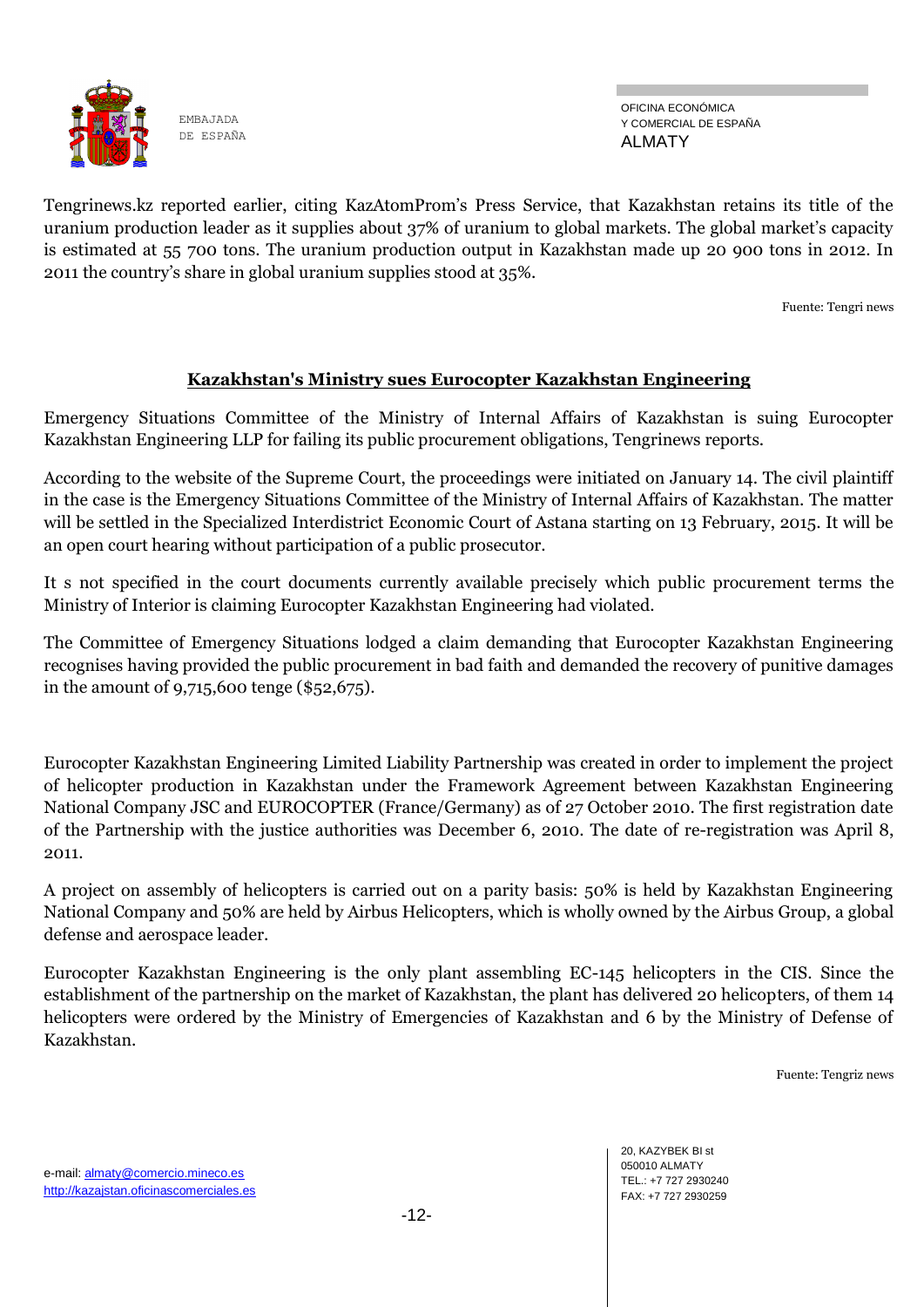

OFICINA ECONÓMICA Y COMERCIAL DE ESPAÑA ALMATY

## **Kazakhstan seeks to export electricity to China – Energy Minister**

ASTANA. KAZINFORM - Kazakhstan is considering expanding export potential of the country's electricity by building DC lines from Ekibastuz to Hami substation in Xinjiang, this has been said by Energy Minister Vladimir Shkolnik at the governmental hour in Majilis.

According to his words, this will allow Kazakhstan to export 6 Giga-Watt of electricity to China. The Minister noted that the negotiation process on the matter has begun. Shkolnik said, however, that the process in this direction "is not easy".

Fuente: KazInform

## **EEU to create foreign trade portal**

MINSK. KAZINFORM - The Eurasian Economic Union (EEU) is discussing the project to create a foreign trade portal, Belarus' First Deputy Minister of Communication and Information Technology Dmitry Shedko told reporters as he met with Russian Minister of Mass Communications Nikolai Nikiforov on 27 January, BelTA has learned.

"Now we are discussing a number of projects in the field of informatization of interstate cooperation, including the development of a foreign trade portal. The project is to be launched already this year," Dmitry Shedko said.

According to him, this portal is a resource which will help the authorities involved in foreign trade share legally important information: from veterinary certificates to waybills. "This will allow us to exchange information on trade flows, payments, and will significantly facilitate trade in the three countries," said Dmitry Shedko, BelTA reports.

Fuente:KazInform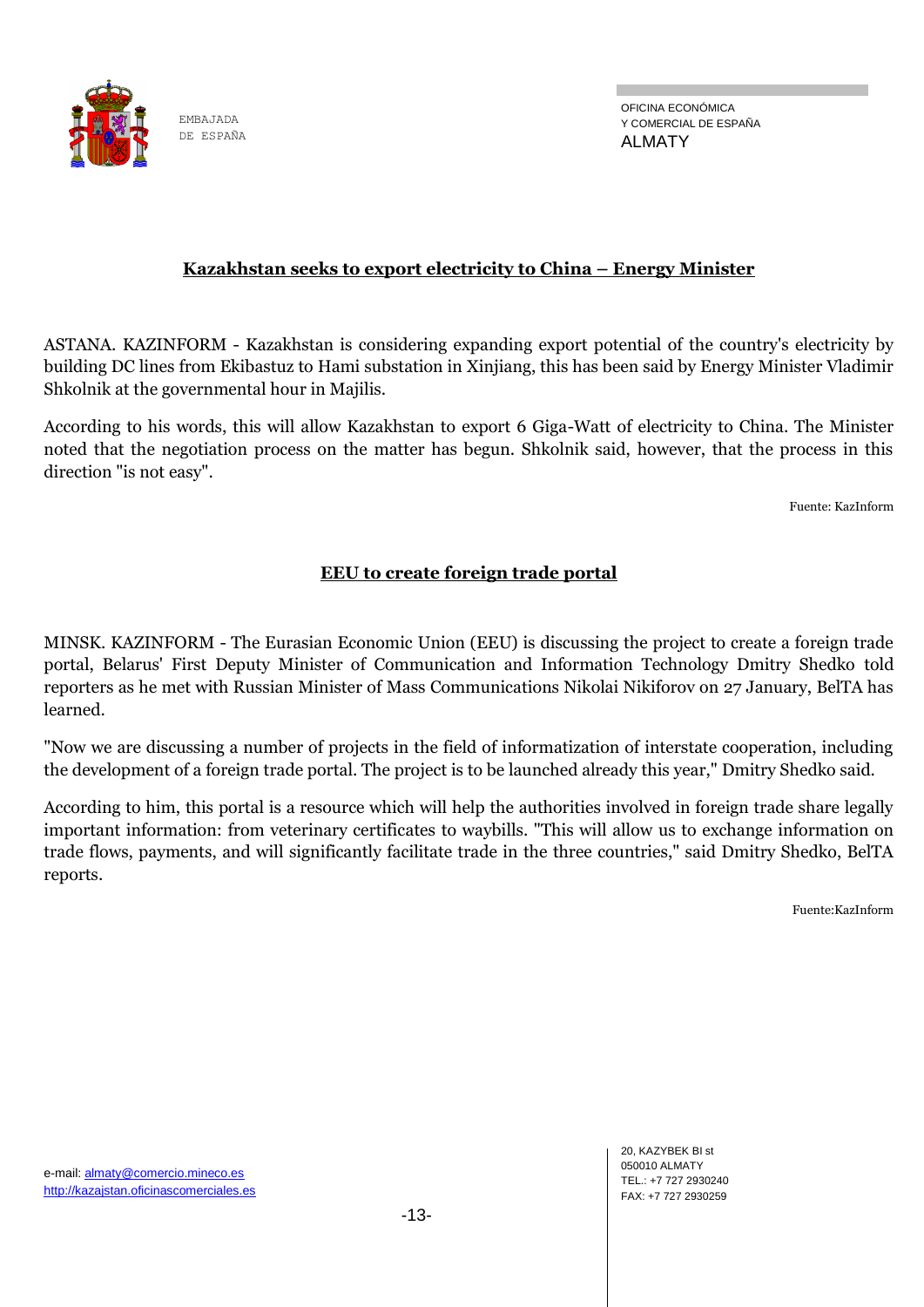

OFICINA ECONÓMICA Y COMERCIAL DE ESPAÑA ALMATY

## **Kazakhstan to build service facilities along important roads till 2020**

Kazakhstan plans to build service facilities along the Western Europe-Western China transit corridor until 2020, the chairman of the board of the national company KazAvtoZhol, Berik Kamaliyev, said Jan. 27.

"Kazakhstan plans to build 260 roadside service facilities along the roads of international and republican significance," Kamaliyev said at a meeting at the Investment and Development Ministry of Kazakhstan.

However, as he said, in general, the country needs more than 400 service facilities along the roads, adding that currently there are only 44 complexes with full coverage of all services.

"Currently, there are about 50 service facilities in the settlement Kordai on the Western Europe-Western China corridor. It will be necessary to create the same number of service facilities following the completion of construction of a bypass," Kamaliyev said.

He said it is necessary to begin to reserve land plots along the bypass and to intensify the work to attract investors for the construction of service facilities, Trend reported.

Kamaliyev noted that Kazakhstan's Road Research Institute (KazDorNII) developed national standard and the criteria to be met by future roadside service facilities.

"Given the holding of the Expo-2017, alternative energy sources will be used in the construction of these facilities, and, in general, "green" technologies will be complied with," he added.

Fuente: bnews.kz.

#### **Economic freedom in most post-Soviet states better than in Russia, report**

Economic freedom in most post-Soviet countries of the Baltics, the Caucasus, and Central Asia is better than in Russia, according to the 2015 Index of Economic Freedom, released on January 27 by The Heritage Foundation think tank and The Wall Street Journal.

The new report rated Russia's economy as "mostly unfree" and ranks it at 143rd out of 178 countries.

Estonia (8th) is the highest ranked former Soviet republic, with its economic freedom score higher than the 12thranked United States and the 13th-ranked United Kingdom.

Lithuania was ranked 15th, one place ahead of Germany, while Georgia was 22nd.

All of the above economies were rated "mostly free".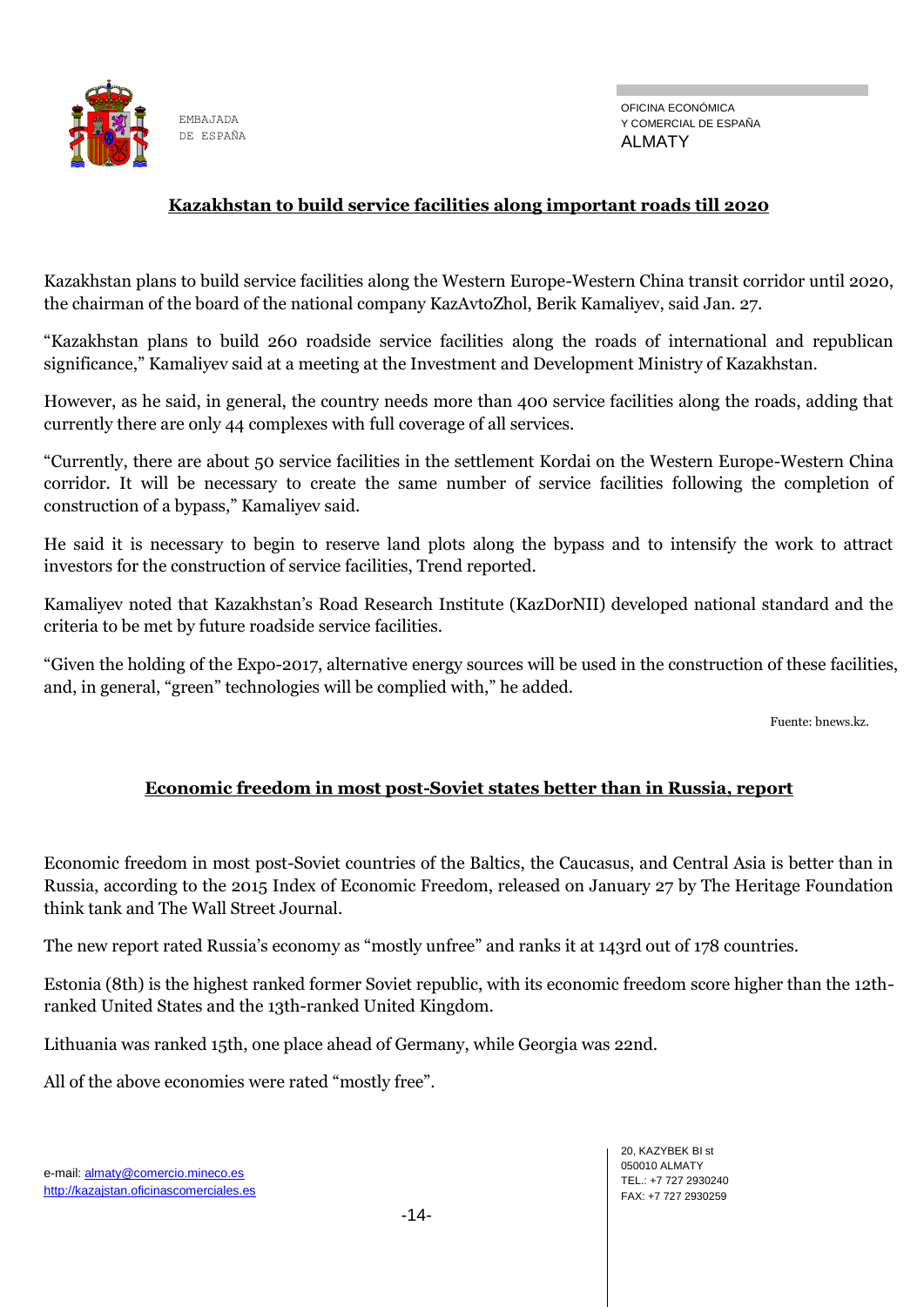

OFICINA ECONÓMICA Y COMERCIAL DE ESPAÑA ALMATY

"Moderately free" economies included Latvia, ranked 37th; Armenia, 52nd; Kazakhstan, 69th; Kyrgyzstan, 82nd; and Azerbaijan, 85th.

"Mostly unfree" economies included Moldova, 111th; Tajikistan, 140th; and Russia, 143rd.

Countries with "repressed" economies include Belarus, 153rd; Uzbekistan, 160th; Ukraine, 162nd; and Turkmenistan, 172nd.

Scores and rankings were not available for Afghanistan.

Launched in 1995, the Index of Economic Freedom evaluates countries in four broad areas of economic freedom, including the rule of law, regulatory efficiency, limitations on government, and the openness of markets in each country. The level of freedom was also measured for business activities, the labor market, monetary policy, trade, investment, and financial transactions.

The index determined that about 4.5 billion people, or about 65 percent of the world's population, live in economically "unfree" countries. More than half of those people live in China and India.

Twenty-six countries have "repressed" economies.

Only five countries were rated as "free" economies: Hong Kong, Singapore, New Zealand, Australia, and Switzerland.

Fuente: The Times of Central Asia

## **Kazakhstan to extend bans on exports of precious metals until end-2015**

ASTANA. Jan 27 (Interfax-Kazakhstan) – Kazakhstan will extend the ban on exports of refined precious metals and scrap and commodity containing precious metals until the end of 2015, Deputy Minister for Investment and Development Albert Rau told journalists on the sidelines of the Tuesday sitting of the Majilis in Astana.

Kazakhstan imposed a six-month ban on exports of refined precious metals and scrap and commodity containing precious metals in June 2014.

The ban does not apply to exports of gold containing feedstock to Russia, Rau said.

Fuente: Interfax Kazakhstan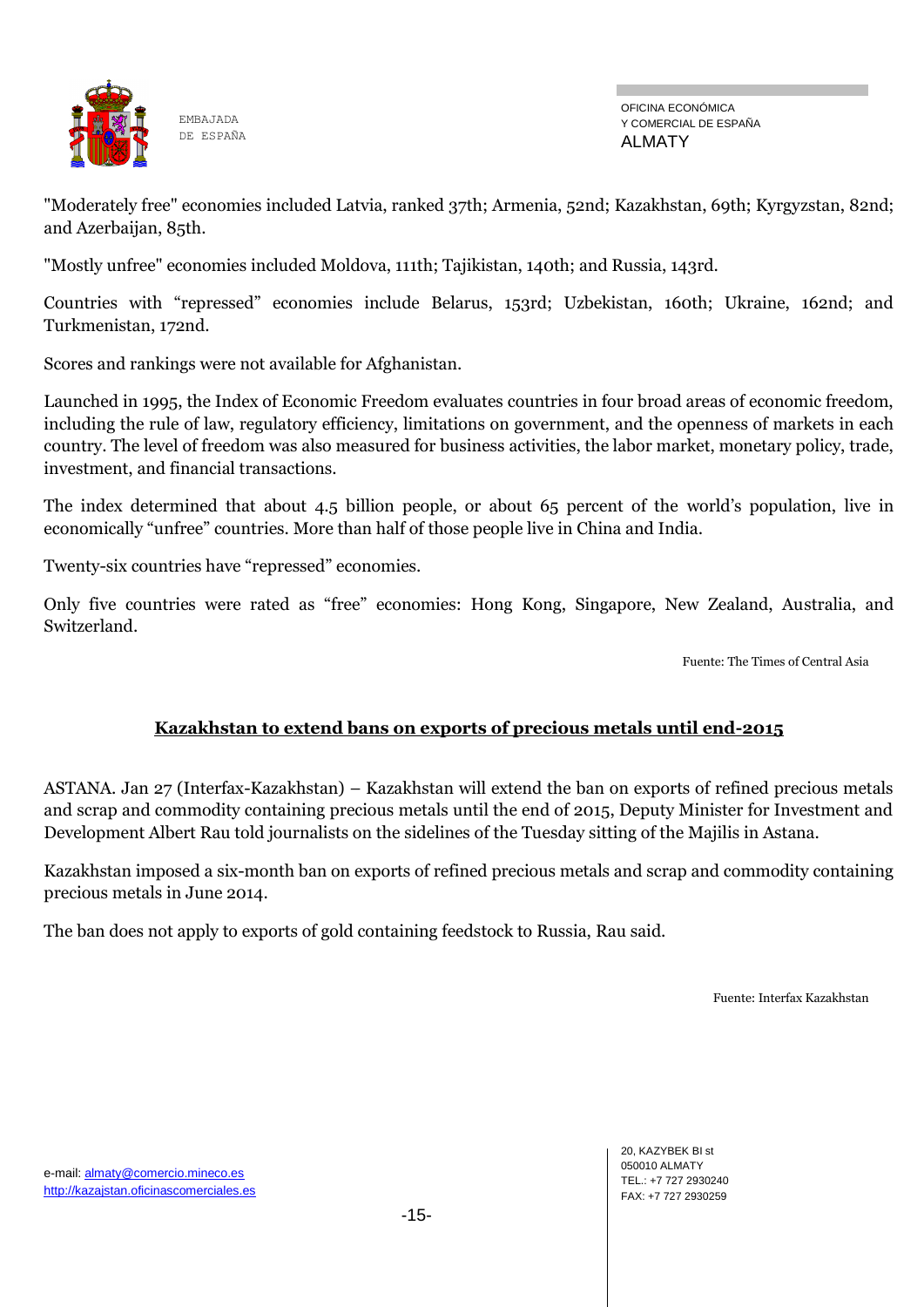

OFICINA ECONÓMICA Y COMERCIAL DE ESPAÑA ALMATY



## **Kyrgyzstan raises customs duty for imported cars**

Last week, entrepreneurs importing cars to Kyrgyzstan held a rally in Bishkek to protest a hike in the customs duty rate for imported cars. They asked the Government to postpone the new rates for a month, so that they could clear the cars according to the 2014 tariffs.

The government says the customs duty rates should be raised in any case to meet the requirements of the Eurasian Economic Union (EEU), of which Kyrgyzstan will be a full member in May 2015.

According to the Government regulation, from September 22, 2014, there was a gradual increase in the single customs duty and tax for imported motor vehicles, with the duty for cars with small-volume engines having increased by ten US dollar cents per each cubic centimeter from January 1, 2015. If the engine volume is more than three thousand cubic centimeters, an increase is 15 cents.

The Economy Ministry explained that the number of imported vehicles has been growing rapidly in recent years. According to customs statistics, Kyrgyzstan annually imports more than 60 thousand cars older than ten years, which cause increased air pollution. Moreover, the road infrastructure develops very slowly and cannot serve the current number of vehicles. The duty rates will be raised so as to make the import of old cars unprofitable.

Protesters at the rally claimed that the Government's decision to raise the customs duties was made prematurely, because it is related to Kyrgyzstan's entry into the EEU and should therefore come into force not earlier than in May 2015. According to the protesters, first, it is necessary to create proper conditions at customs posts whose heavy workload has resulted in customs clearance of cars standing at the border since December 2014 being delayed until 2015.

e-mail: almaty@comercio.mineco.es http://kazajstan.oficinascomerciales.es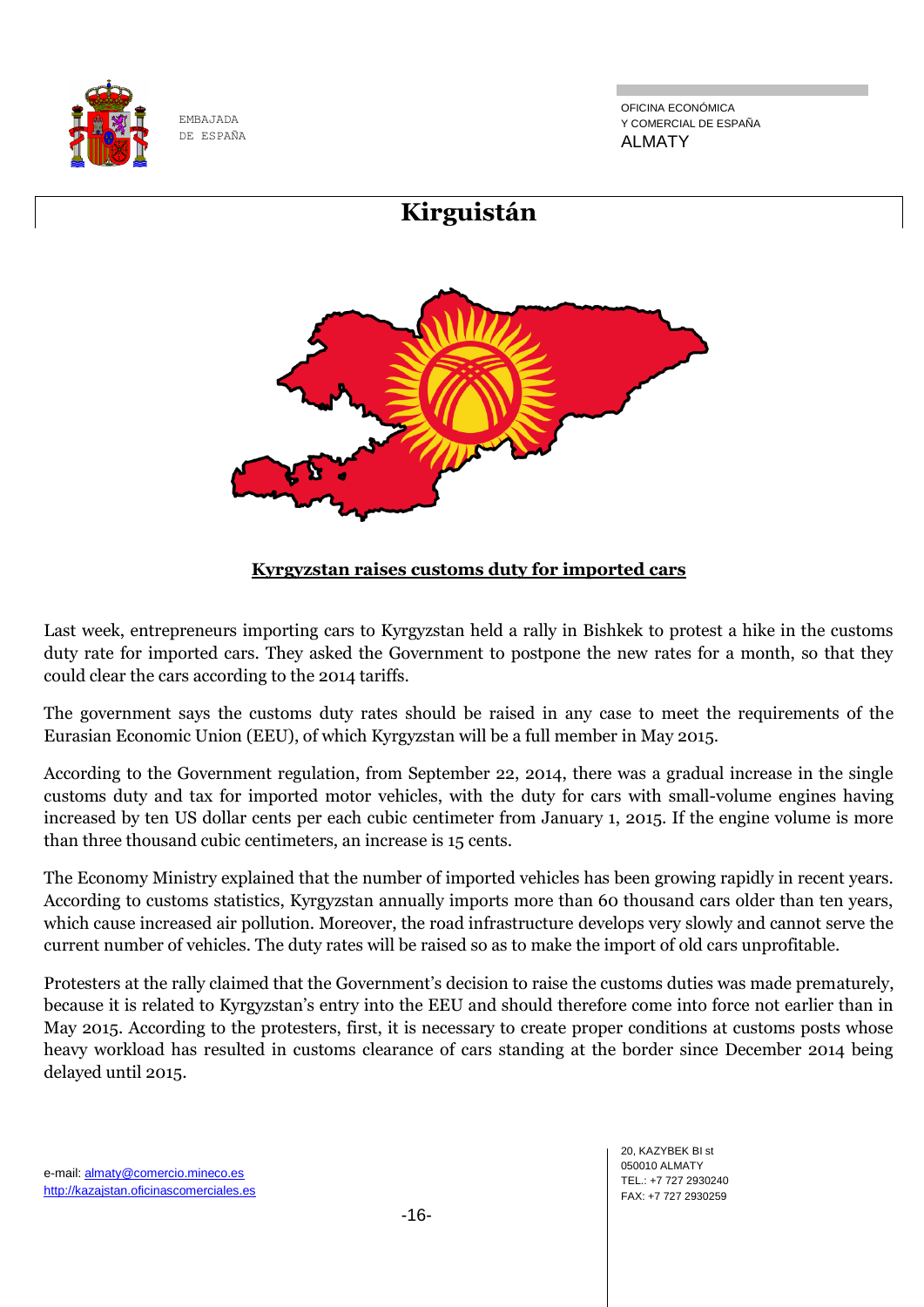

OFICINA ECONÓMICA Y COMERCIAL DE ESPAÑA ALMATY

Over 800 car importers signed an appeal to the Government for permission to pay customs duties for imported cars in 2015 at the rate of 2014. Now they have to pay five times as much  $-$  \$0.5 instead of \$0.1 per cubic centimeter of engine volume.

The Economy Ministry responded that it sees no good reason for the extension of the timing of customs clearance. The Government resolution on increasing customs duties for imported cars was discussed in June 2014, and it was agreed that the increase in duties will be carried out in five stages. The first one was introduced in September 2014, and the second one in January 1, 2015. Further hikes will take place each following year.

If Kyrgyzstan annually increases the duty by 10 cents, it will take 20 years to come up with the EEU rates. But the EEU members gave Kyrgyzstan only five years. It was therefore decided to raise the duty annually by \$1 per one cubic centimeter of engine.

People who ordered cars from abroad are also unhappy because their prices have jumped significantly. For instance, under the old scale, the customs duty for a car made in 2003 with the engine volume of 2,000 cubic centimeters was \$800, and according to the new scale it has jumped to \$5,200. Car-importing firms say the government initiative will lead them to bankruptcy. The new customs duties will sharply increase the prices of cars in the local market. The Government should make the hike in the duty rates less painful for people and businesses.

To solve the problem requires changes to the law, Kyrgyz Deputy Prime Minister Valery Dill said at a press conference in Bishkek on January 23, after he met with the unsatisfied entrepreneurs. "We [the government] warned them back in September 2014 that the customs duties will be raised in 2015 but at the same time we have to react because it is our people. We live in a parliamentary country, where the Government is a collegial body and no one can make a single-hand decision. To solve the problem, we have to either change the law or the state budget, or to pay these people which would mean a loss of budget revenues," Deputy Prime Minister said.

Ordinary people are afraid that if the cost of customs clearance of imported cars reaches the level of Kazakhstan and Russia, a car will become a luxury in Kyrgyzstan. The EEU countries have higher customs tariffs than in Kyrgyzstan but the income of their citizens is higher than in poor Kyrgyzstan. There is also a well-developed lending system for buying cars in Russia and Kazakhstan. In Kyrgyzstan, the customs duty increase would mean a strong blow at both car importers and the population.

Fuente: The Times of Central Asia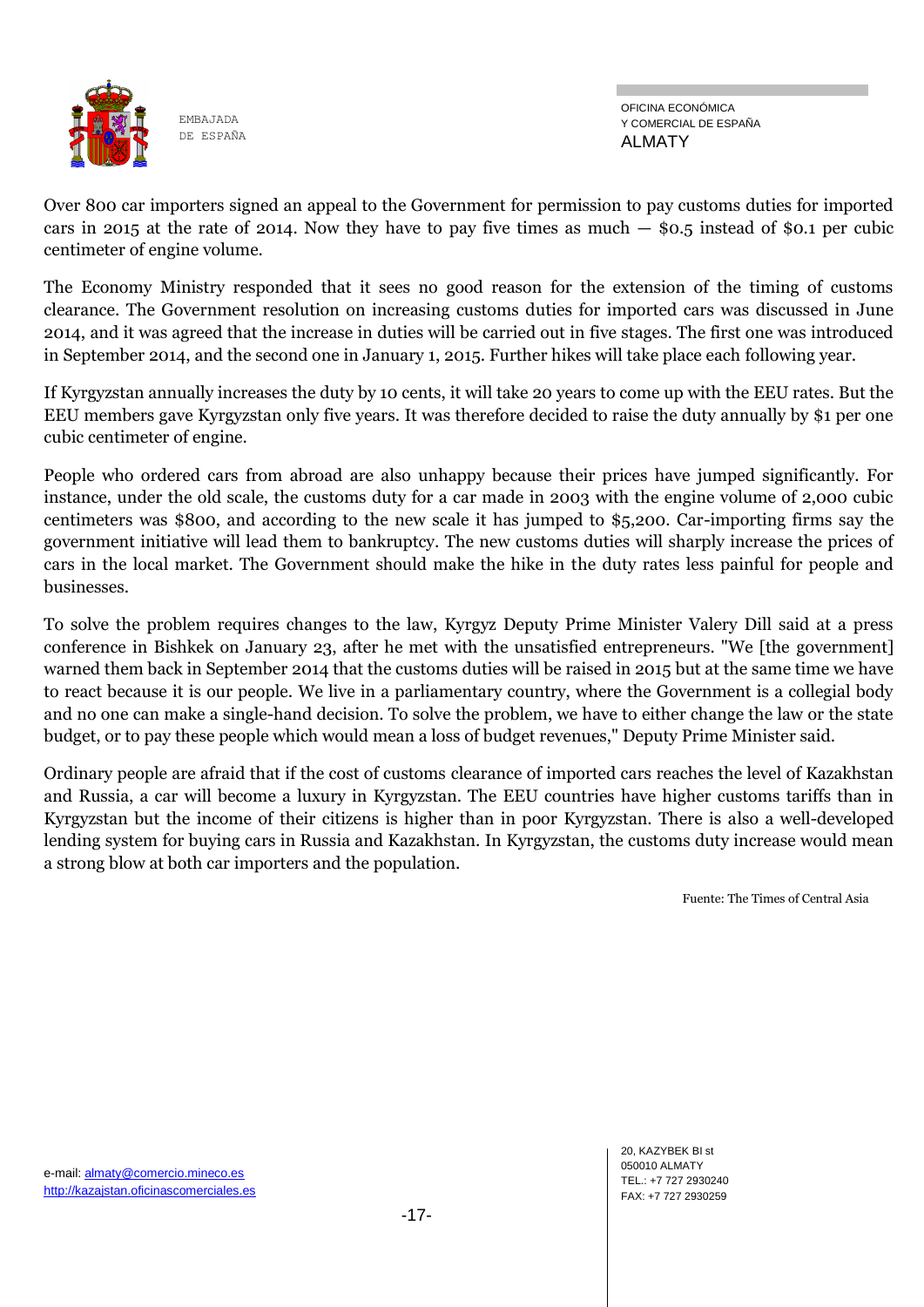

OFICINA ECONÓMICA Y COMERCIAL DE ESPAÑA ALMATY

## **Level of dollarization of Kyrgyzstan's economy in 2014 is 58 percent**

The level of dollarization of Kyrgyzstan's economy in 2014 was 58 percent. Such data are given in the report of the National Bank of the dynamics of monetary indicators in the past year.

It is noted that since the beginning of the year it had risen to 14.4 percent. The volume of deposits reached 42 billion 158 million soms (an increase of 40.8 percent), in national currency - 30 billion 482.3 million soms (an increase of 4.9 percent). At the same time, the amount of money out of banks in 2014 decreased by 16.2 percent to 51 billion 904.1 million soms.

Fuente: 24 hours press club

#### **Aktilek Tungatarov: Competitiveness of manufacturing sector in Kyrgyzstan is extremely low**

"Competitiveness of manufacturing sector in Kyrgyzstan is extremely low," the executive director of the International Business Council Aktilek Tungatarov said today at a press conference.

According to him, this is one of the reasons for restricting the foreign and domestic investments in the country. "Part of the problem can be solved by adopting a favorable business laws, as well as the study of existing legislation in the field of business. Of course, certain inventory was previously made. But more often it concerned a separate sphere of business. There was no comprehensive analysis of all legislation. This must be done, especially while Kyrgyzstan's joining the Eurasian Economic Union. It is important that in the process of studying the effectiveness of the laws involved the business community," Aktilek Tungatarov said.

Recall, regulatory reform will be held in Kyrgyzstan in the next two years. Specialists will study more than 10,000 legal acts in the business sphere. The program is financially supported by the OSCE. At the initial stage €2 million is allocated.

Fuente: 24 hours press club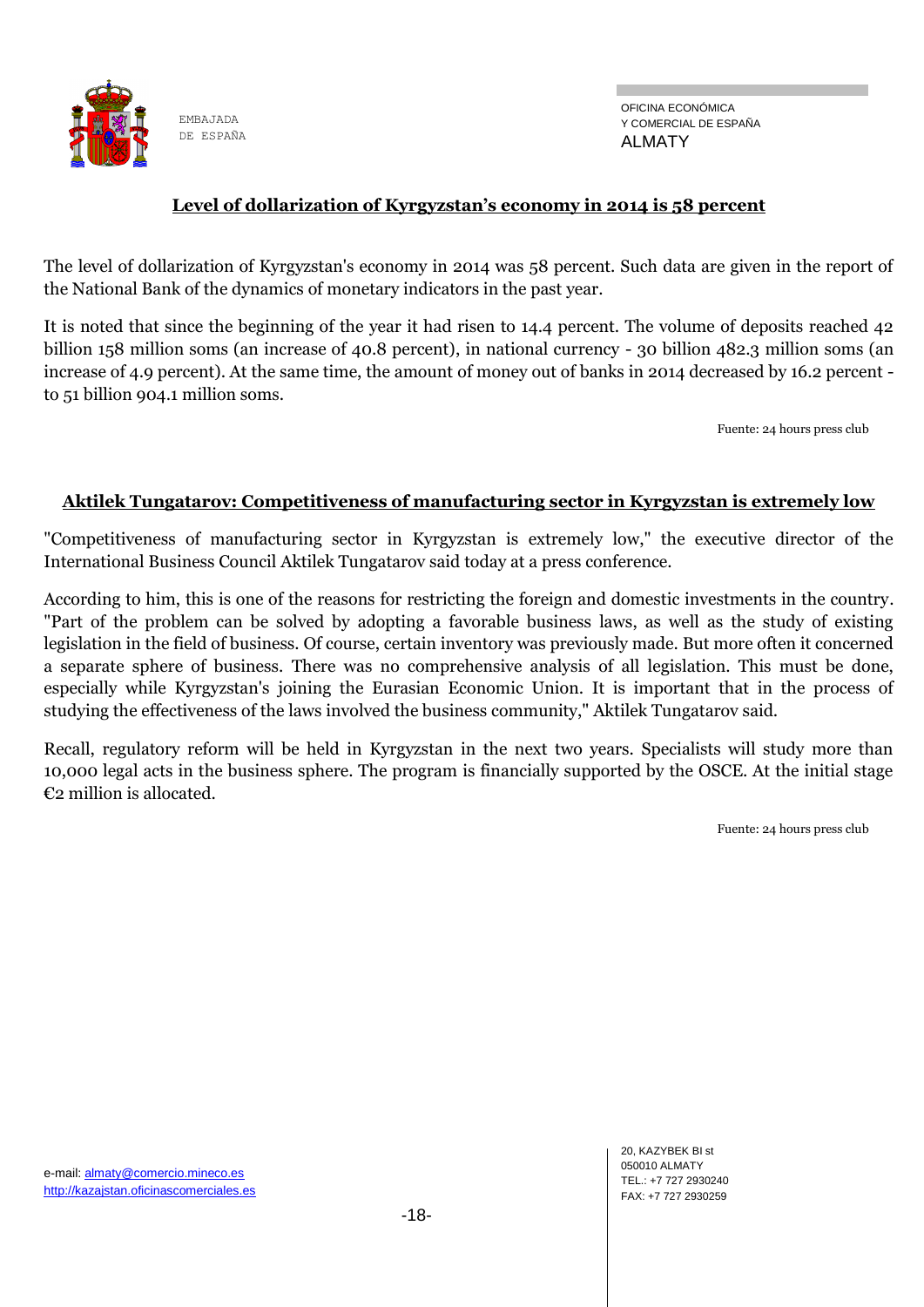

#### **Kyrgyzstan: Chinese Investor Struggling Without Russian Help «EurasiaNet»**

A Chinese company that has had a string of bad luck in Kyrgyzstan is not getting much support from the country's investment-hungry government-or from Russia.

China's state-controlled Junda China Petrol Company runs a troubled but potentially strategic oil refinery in northern Kyrgyzstan. The problem now is that Junda doesn't have enough crude to fuel its \$430 million plant. And the regional oil producers, Kazakhstan and Russia, are unwilling to help.

Last week Kyrgyzstan's Vice Prime Minister Valery Dil called Junda's decision to build a refinery without planning for crude supplies "ridiculous," in quotes picked up by 24.kg.

"To build a huge refinery and not know where to get the oil, that's ridiculous," Dil said.

Those are not exactly welcoming words for a large foreign benefactor already struggling to find reasons to keep investing in perennially troubled Kyrgyzstan. In its short history, Junda itself has faced environmental protests and labor disputes, which one lawmaker claims are backed by opposition politicians bent on using the facility as a weapon in a political confrontation with the government.

Dil also confirmed that Russia and Kazakhstan have refused to supply crude tax-free, though his colleague, Economy Minister Temir Sariev, recently had been hopeful that Kyrgyzstan's membership in the Russia-led Eurasian Economic Union would help solve this problem.

Currently the refinery in Kara-Balta is meeting only a fraction of its 850,000 tons annual capacity. Medetbek Kerimkulov, the chairman of Kyrgyzstan's Association of Oil Traders, an industry lobby, recently claimed that Kazakh companies had supplied 100,000 tons of crude to the refinery in 2014. But that translates into roughly 50,000 tons of refined oil products (i.e. petrol), barely a drop toward Kyrgyzstan's annual consumption, which the Association says is around 1 million tons.

Moscow is likely loathe to become a supplier of raw materials to Chinese upstarts in its own backyard. Since Soviet times Central Asia has always been a captive market for Moscow's finished products, and fuel, like labor migrants, is an easy source of leverage over Bishkek.

Fuente: Eurasia.org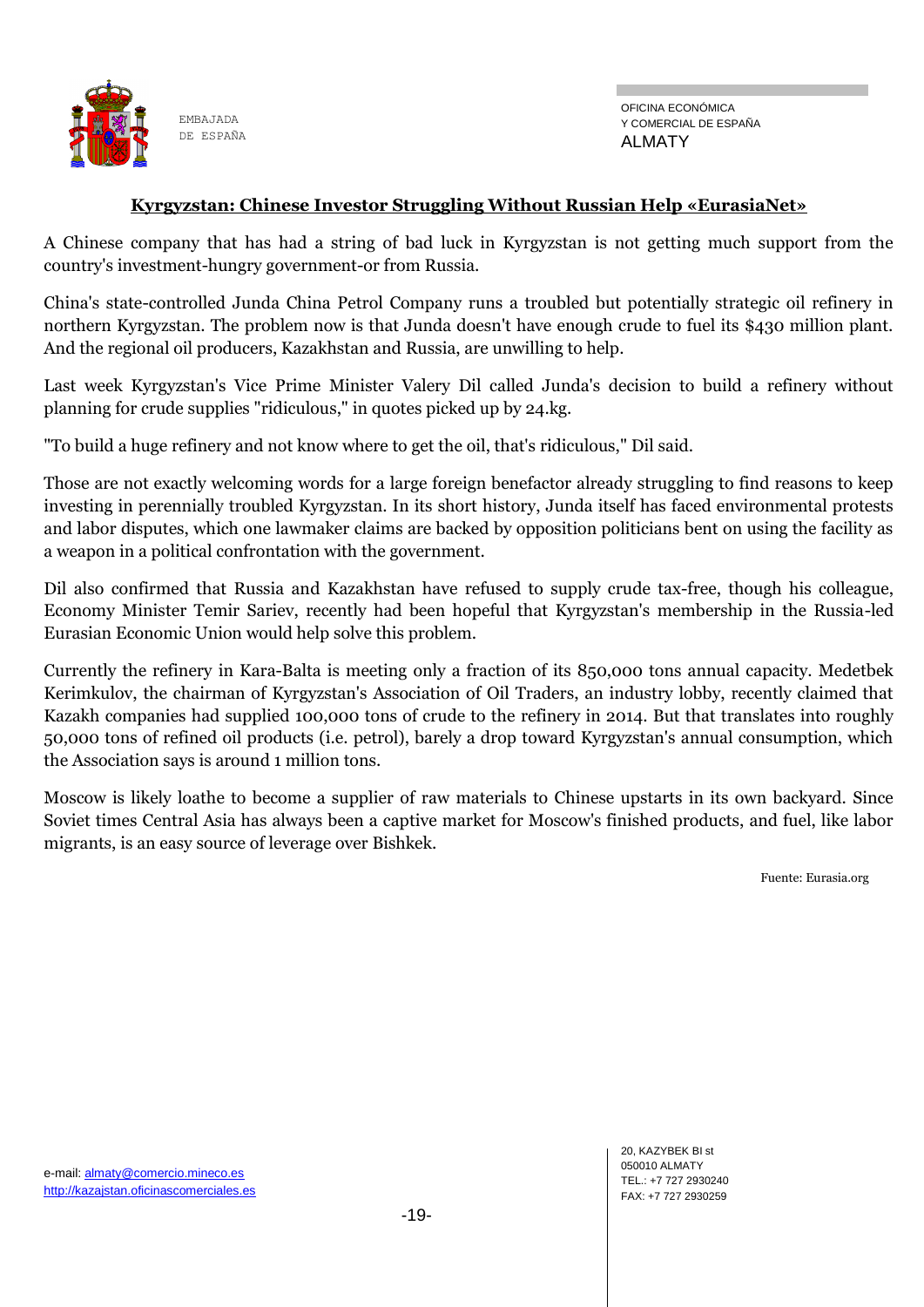

OFICINA ECONÓMICA Y COMERCIAL DE ESPAÑA ALMATY



## **Tajikistan to achieve energy independence — President**

The lack of electricity is one of the main obstacles to social and economic development of Tajikistan, and the country will continue its huge Rogun hydropower plant construction project in accordance with international standards in order to solve the problem of power shortages and ensure the country's sustainable economic development, Tajikistan President Emomali Rakhmon said in his annual address to the Tajik parliament last Friday.

The president said that an assessment of "our landmark project" for the construction of the Rogun hydroelectric power plant, which lasted almost seven years under the auspices of the World Bank, was completed last year, the presidential press service reported.

According to Rakhmon, Tajikistan also plans to build a number of medium-sized hydropower plants in addition to the Rogun plant. It is worth noting that Rogun's construction is being opposed by neighboring Uzbekistan, which fears the Rogun dam will prevent irrigation water from flowing down to irrigate Uzbek cotton fields.

In Rakhmon's words, the reconstruction of the Nurek hydropower plant is currently underway, and Tajikistan plans to start reconstruction of the Kairokkum and Sarband hydropower plants this year.

In general, dozens of large and small hydroelectric power plants and heating plants with a total capacity of 1020 MW have been built and put into operation since Tajikistan's independence, the president said, adding that 13.4